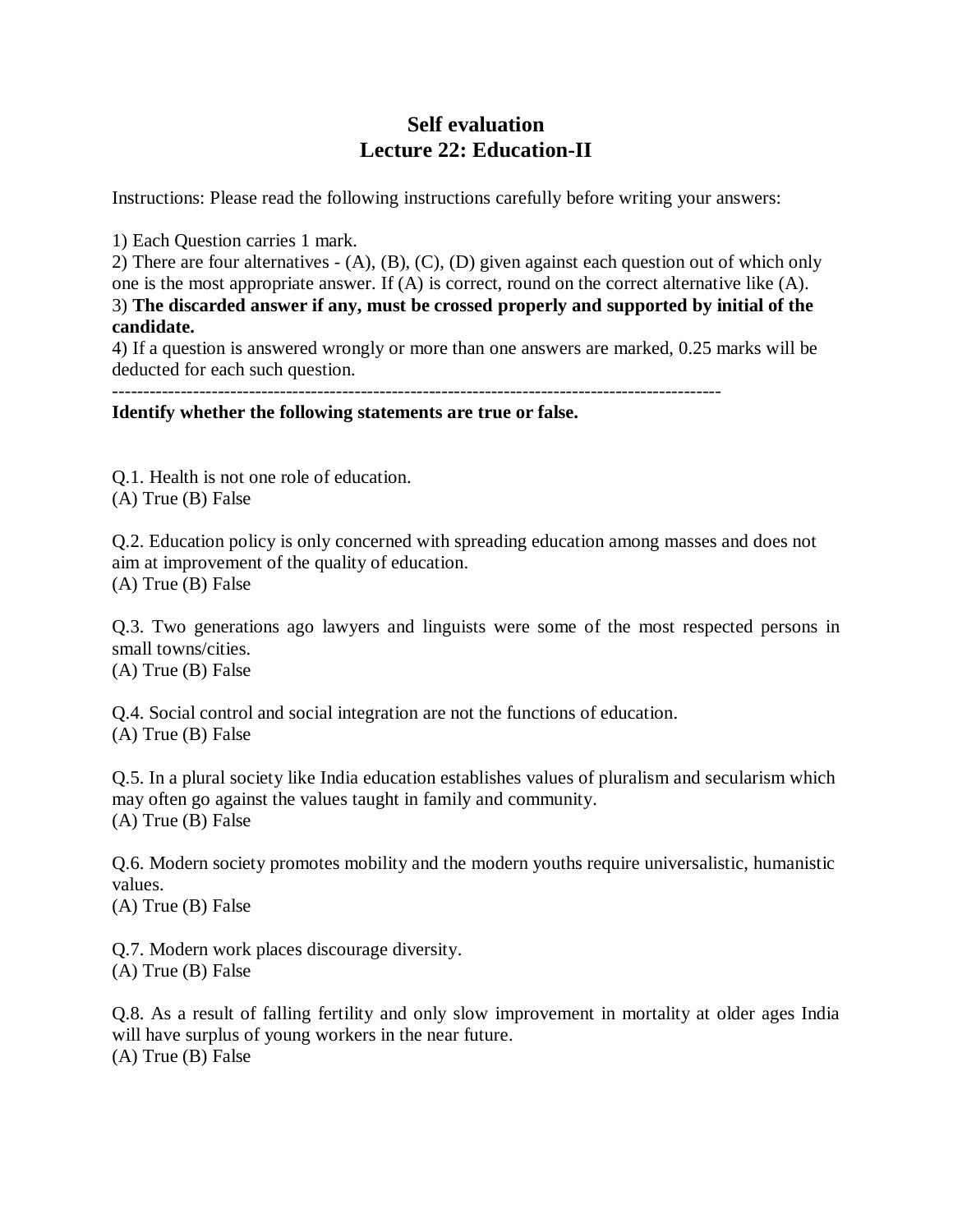Q.9. Among developing countries China is going to face the problem of fall in size of manpower in 2020.

(A) True (B) False

Q.10. Critical thinkers say that people are all alike but one of the goals of education in a capitalist society is to classify students according to their merit. (A) True (B) False

## **Subjective questions**

Q.1. Why does India need to spend more on education?

- Q.2. How are education, economic development and demographic situation connected with each other?
- Q.3. Why is China facing the shortage of manpower?
- Q.4. Can education promote secularism?
- Q.5. Does education promote mobility among all sections of society?

## **Exercises**

E.1. What is demographic dividend? What are the sources of demographic dividend in India?

E.2. Who could have said the following – Subhash Chandra Bose, Karl Marx, or M. K. Gandhi?

… as so many writers have shown, has nothing to learn from anybody else, and this is as it should be. We notice that the mind is a restless bird; the more it gets the more it wants, and still remains unsatisfied. The more we indulge our passions the more unbridled they become. Our ancestors, therefore set a limit to our indulgences. They saw that happiness was largely a mental condition. A man is not necessarily happy because he is rich, or unhappy because he is poor. The rich are often seen to be unhappy, the poor to be happy. Millions will always remain poor. Observing all this, our ancestors dissuaded us from luxuries and pleasures. We have managed with the same kind of plough as existed thousands of years ago. We have retained the same kind of cottages that we had in former times and our indigenous education remains the same as before. We have had no system of life-corroding competition. Each followed his own occupation or trade and charged a regulation wage. It was not that we did not know how to invent machinery, but our forefathers knew that, if we set our hearts after such things, we would become slaves and lose our moral fibre. They, therefore, after due deliberation decided that we should only do what we could with our hands and feet. They saw that our real happiness and health consisted in a proper use of our hands and feet. They further reasoned that large cities were a snare and a useless encumbrance and that people would not be happy in them, that there would be gangs of thieves and robbers, prostitution and vice flourishing in them and that poor men would be robbed by rich men.